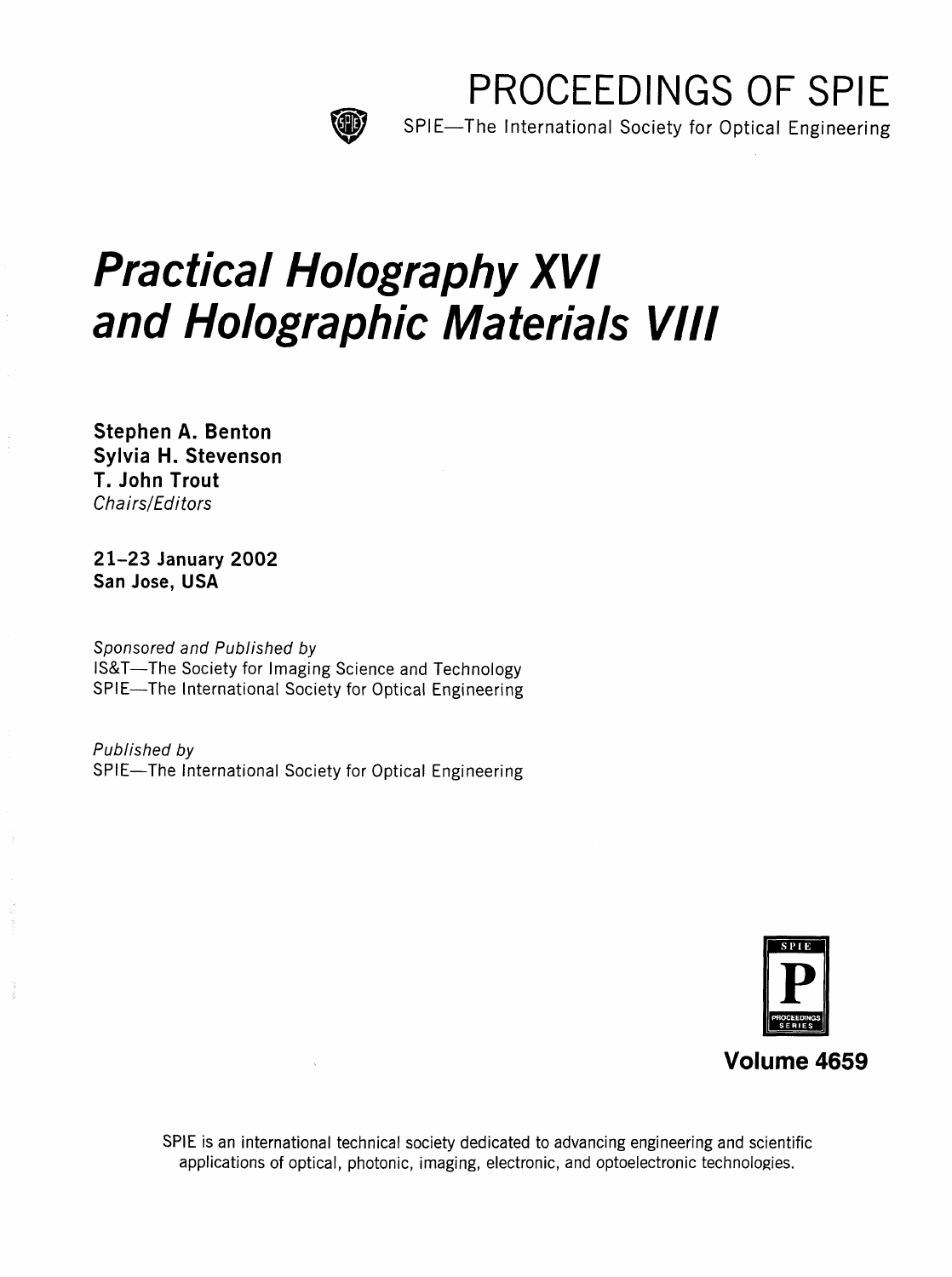# **Contents**

- ix Conference Committees
- xi Introduction to Part A
- xiii Introduction to Part B

## Part A Practical Holography XVI

#### SESSION 1 DIGITAL HOLOGRAPHY

- <sup>1</sup> Digital holography: 30 years later [4659-01] L. P. Yaroslavsky, Tel Aviv Univ. (Israel)
- 12 Computational holographic image reconstruction [4659-02] J. H. Milgram, Massachusetts Institute of Technology (USA)
- 30 Digital holography applied to microscopy [4659-03] C. D. Depeursinge, E. Cuche, Swiss Federal Institute of Technology; P. Marquet, Univ. of Lausanne (Switzerland); T. Colomb, P. Dahlgren, A. M. Marian, F. Montfort, Swiss Federal Institute of Technology; P. J. Magistretti, Univ. of Lausanne (Switzerland)
- <sup>35</sup> Resolution limits and noise reduction in digital holographic microscopy [4659-04] A. K. Evans, De Montfort Univ. (UK)
- 44 Holographic microscopy in space and time [4659-05] G. J. Indebetouw, Virginia Polytechnic Institute and State Univ. (USA)
- <sup>53</sup> New creation algorithm for digitally synthesized holograms in surface model by diffraction from tilted planes [4659-06] K. Matsushima, Kansai Univ. (Japan); H. Schimmel, LightTrans GmbH (Germany); F. Wyrowski, Friedrich-Schiller-Univ. of Jena (Germany)

#### SESSION <sup>2</sup> IMAGING

- <sup>61</sup> Practical method for color electro-holographic display system using <sup>a</sup> metal halide lamp and three LCD panels [4659-07]
	- K. Takano, N. Minami, K. Sato, Shonan Institute of Technology (Japan)
- 69 Development and sea trials of a subsea holographic camera for large volume in-situ recording of marine organisms  $[4659-08]$ J. Watson, S. J. Alexander, G. Craig, D. C. Hendry, Aberdeen Univ. (UK); P. R. Hobson, Brunei

Univ. (UK); R. S. Lampitt, Southampton Univ. (UK); J.-M. Marteau, Quantel SA (France); H. Nareid, Aberdeen Univ. (UK); J. J. Nebrensky, Brunei Univ. (UK); M. A. Player, Aberdeen Univ. (UK); K. Saw, K. Tipping, Southampton Univ. (UK)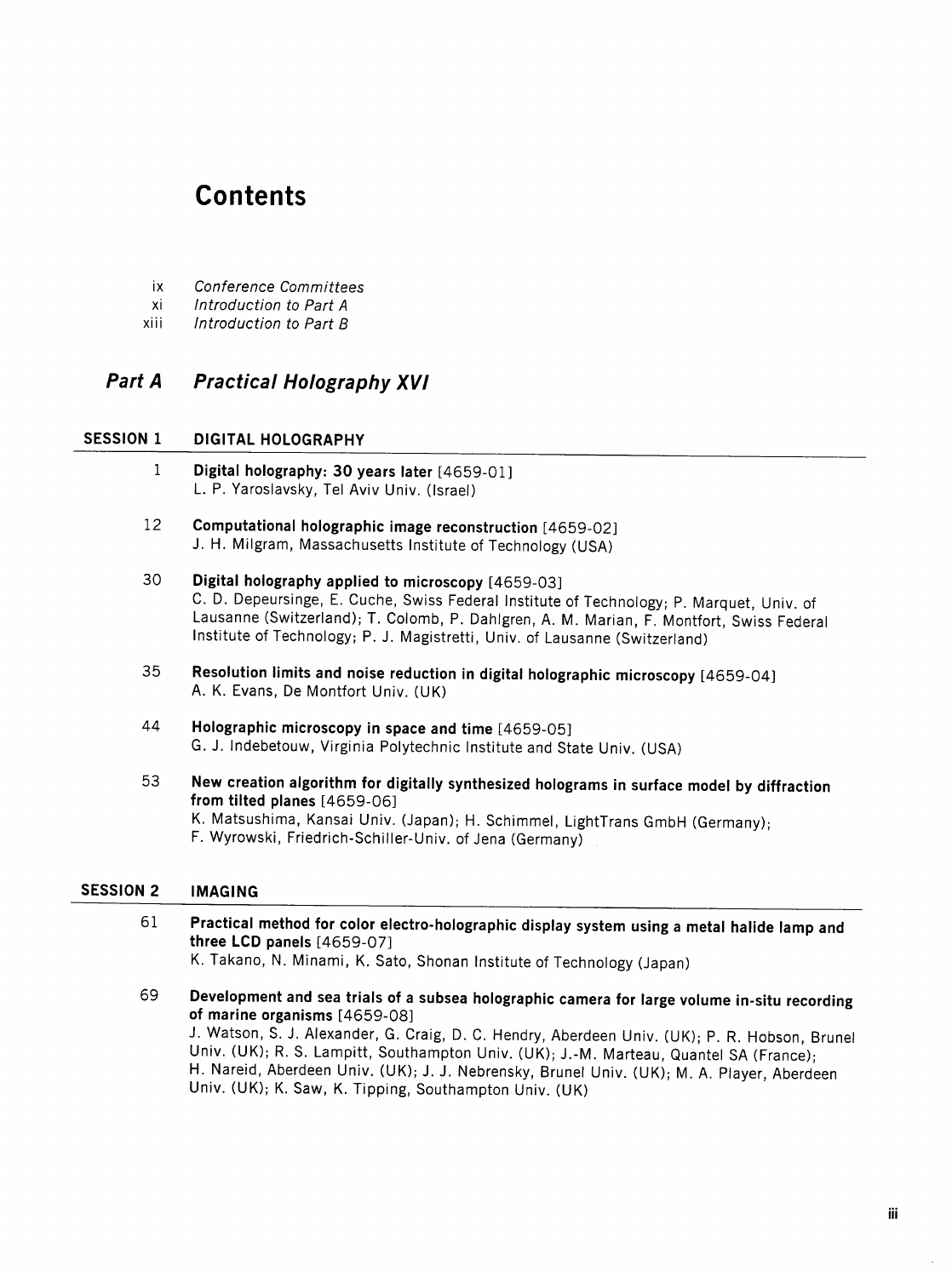- 76 Recent improvement of pulsed laser electro-holographic system [4659-10] H. Choi, Korea Institute of Science and Technology and Ewha Womans Univ. (Korea); S. A. Shestak, Institute of Optical Neural Technologies (Russia); S.-K. Kim, J.-Y. Son, Korea Institute of Science and Technology; J. W. Wu, Ewha Womans Univ. (Korea)
- 83 Color holography: <sup>a</sup> new technique for reproduction of paintings [4659-11] H. 1. Bjelkhagen, De Montfort Univ. (UK); D. Vukicevic, Univ. Louis Pasteur (France)

#### SESSION 3 APPLICATIONS

- <sup>91</sup> Some novel methods in real-time holographic interferometry [4659-14] B. Xiong, Z. Wang, J. Li, L. Zhong, X. Lu, Kunming Univ. of Science and Technology (China)
- 96 Dynamic hologram recording for extra-efficient optical limiting in  $C_{60}$  solutions [4659-15] 0. V. Andreeva, V. G. Bespalov, Yu. N. Efimov, S.I. Vavilov State Optical Institute (Russia); A. L. Pyajt, St. Petersburg Institute of Fine Mechanics and Optics (Russia); V. N. Sizov, A. S. Cherkasov, E. Yu. Yutanova, S.I. Vavilov State Optical Institute (Russia)
- 103 Teaching holography workshops to beginners [4659-16] T. H. Jeong, R. W. Aumiller, R. J. Ro, Lake Forest College (USA); J. Blyth, Cambridge Univ. (UK)
- 109 Holography for science and art students [4659-17] P. M. Pombo, R. M. Oliveira, J. L. Pinto, Univ. de Aveiro (Portugal)

#### SESSION 4 HOLOGRAPHIC OPTICAL ELEMENTS I

- 115 Array of holographic phase microelements providing given light patterns in the near field [4659-19] A. L. Mikaelian, A. N. Palagushkin, S. A. Prokopenko, Institute of Optical Neural Technologies (Russia)
- 121 Analysis of imaging characteristics and design of HOE considering light efficiency using the hologram CAD tool [4659-20] Y. Awatsuji, Y. Matsuura, Kyoto Institute of Technology (Japan); T. Shimizu, Hamamatsu Photonics (Japan); T. Kubota, Kyoto Institute of Technology (Japan)
- 129 Optimal design of boundary-modulated diffractive optical elements for general beam shaping [4659-21] H. Kim, B. Yang, J. Park, B. Lee, Seoul National Univ. (Korea)
- 139 "Crystagram Neo": <sup>a</sup> high resolution imaging by EB technology [4659-22] A. Nagano, T. Toda, S. Takahashi, F. Iwata, Toppan Printing Co., Ltd. (Japan)

#### SESSION <sup>5</sup> HOLOGRAPHIC OPTICAL ELEMENTS II

148 Conical beams made with radial-amplitude computer holograms [4659-23] M. R. Gomez-Colin, A. Olivares-Perez, B. Pinto-lguanero, M. Ortiz-Gutierrez, M. Perez-Cortes, J. L. Juarez-Perez, Instituto Nacional de Astroffsica Optica <sup>y</sup> Electronica (Mexico)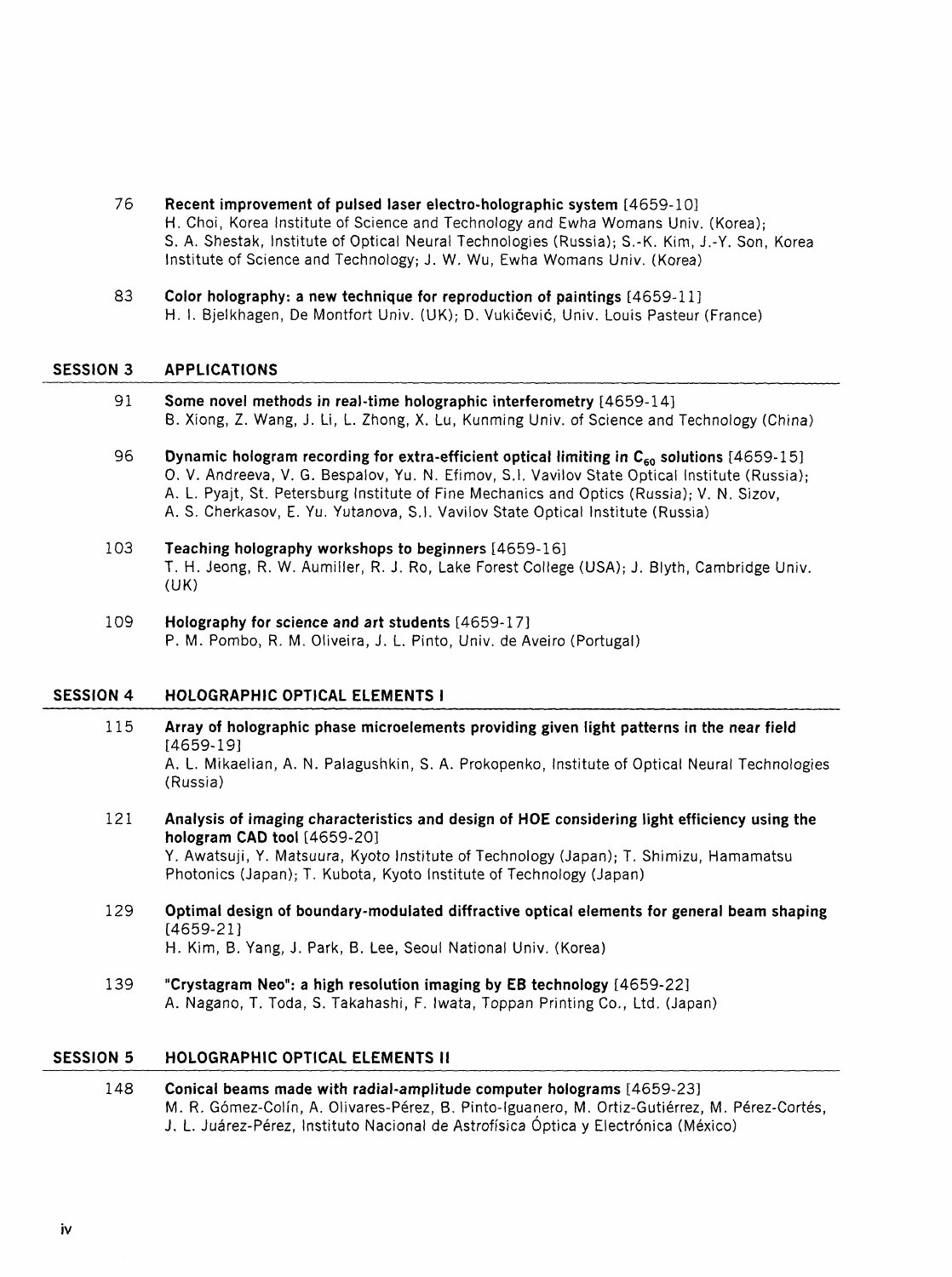- 156 Narrow-band holographic optical filter using thick efficient holographic gratings [4659-24] R. I. Billmers, E. J. Billmers, RL Associates (USA); R. Burzynski, J. F. Weibel, L. H. Heverley III, M. K. Casstevens, Hybrid Technologies (USA); T. P. Curran, V. M. Contarino, Naval Air Systems Team (USA)
- 165 Analysis of optical characteristics of photopolymer-based VHOE for multiview autostereoscopic 3D display system [4659-25] B.-C. Cho, J.-S. Gu, E.-S. Kim, Kwangwoon Univ. (Korea)

#### POSTER SESSION

- 175 Simple geometry to record fractional Fourier transform hologram with holographic lens [4659-27] F. Gao, Y. Zhang, Y. Zeng, J. Yang, S. Xie, F. Gao, X. Huang, J. Yao, J. Du, Y. Guo, Sichuan Univ. (China)
- 182 Application of microholographic lens in fiber coupling [4659-28] X. Ren, S. Liu, X. Zhang, Xiamen Univ. (China)
- 189 Coherence modulation with radial conical holograms [4659-29] A. Olivares-Pérez, M. R. Gómez-Colín, B. Pinto-Iguanero, J. A. Sánchez-Martínez, C. Zamora-Lima, Instituto Nacional de Astrofísica Óptica y Electrónica (México)
- 196 Computer-generated holograms for multilevel 3D images with complex amplitude modulation [4659-30] M. Kitamura, T. Hamano, Dai Nippon Printing Co., Ltd. (Japan)
- 205 Rotation-angularly multiplexed holographic memory system using moving window and double-focusing lens [4659-31] B. -C. Cho, H.-B. Chung, E.-S. Kim, Kwangwoon Univ. (Korea)
- 211 Compact hologram display system with LED direct illumination [4659-33] X. Zhang, S. Liu, C. Liu, Xiamen Univ. (China)
- 220 Holographic optical element for clock distribution in optical interconnection [4659-34] X. Zhang, S. Liu, S. Li, Xiamen Univ. (China)
- 226 Making uniform diffusion boundaries for cascaded holographic diffusers for <sup>a</sup> large-area application [4659-35] B. Yang, K. Byun, B. Lee, Seoul National Univ. (Korea)
- 234 Optical system design for making rainbow multiplex holograms [4659-36] S. B. Odinokov, D. S. Lushnikov, Bauman Moscow State Technical Univ. (Russia); S. V. Kurakin, Russian Security Technology; S. V. Matveyev, Institute for Media Communication (Germany); V. V. Belyaev, Central Research and Development Institute (Russia)
- 242 Multiphase computer-generated holograms for full-color image generation [4659-37] K. S. Choi, B. S. Choi, Y. S. Choi, S. I. Kim, J. M. Kim, Samsung Advanced Institute of Technology (Korea); N. Kim, Chungbuk National Univ. (Korea); S. K. Gil, Suwon Univ. (Korea)
- 250 Computer-generated holographic stereogram with enlarged viewing area [4659-38] H. Yoshikawa, A. Kagotani, Nihon Univ. (Japan)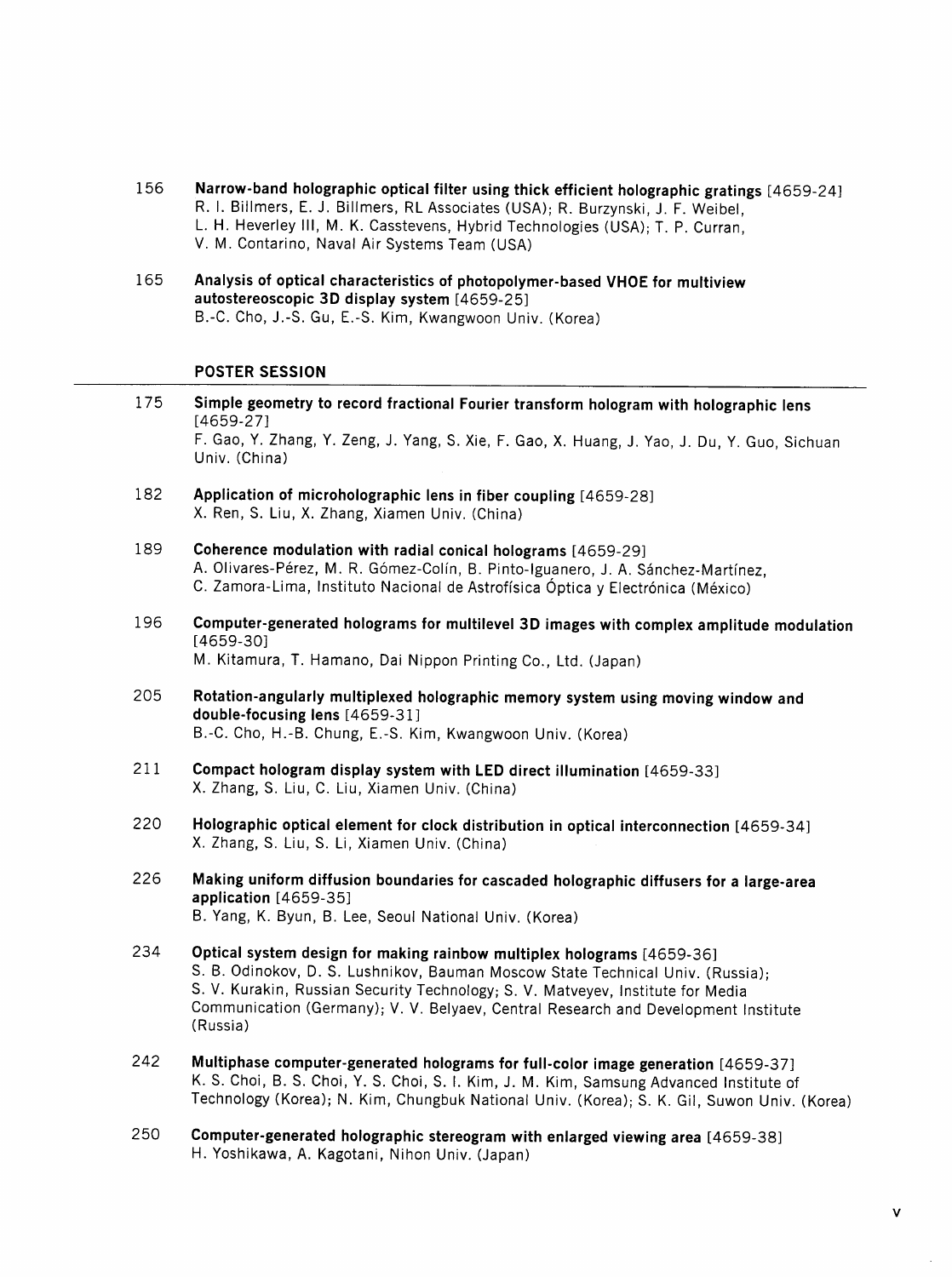- 258 Synthesis of digital Fresnel holograms by parallelism of eight points [4659-39] J. L. Juárez-Pérez, A. Olivares-Pérez, M. R. Gómez-Colín, B. Pinto-Iguanero, M. Pérez-Cortés, M. Ortiz-Gutiérrez, Instituto Nacional de Astrofísica Óptica y Electrónica (México)
- 265 Cross-talk of reconstructed diffractive color images using He-Cd laser and dichroic mirror [4659-41] M. lizuka, Tokyo Institute of Polytechnics (Japan); M. Takamatsu, Y. Nakashima, Toyama Univ. (Japan)
- 277 Theoretical analysis and fabrication technique of micro holographic Fresnel lens [4659-42] S. Liu, X. Zhang, C. Liu, Xiamen Univ. (China)
- 284 inverse calculation of diffraction and its application to the real-time holographic interferometry [4659-43] J. Li, B. Xiong, L. Zhong, X. Lu, Kunming Univ. of Science and Technology (China)
- 291 Industrial product phase imaging: application to standardization and nondestructive testing [4659-44]

B. I. Constantinov, State Univ. of Moldova and Technical Univ. of Moldova; S. Sircu, Technical Univ. of Moldova; V. Bocan, State Univ. of Tyraspol (Moldova); S. 0. Kostyukevych, Institute of Semiconductor Physics (Ukraine)

297 Compact dynamic phase-modulating system for laser beam splitting and beam shaping [4659-45]

S. Krueger, F. Kallmeyer, G. K. Wernicke, H. Gruber, Humboldt-Univ. Berlin (Germany); N. Demoli, Univ. of Zagreb (Croatia); M. Duerr, S. Teiwes, HoloEye GmbH (Germany)

- 301 Reconstruction process improvement methods in digital holography [4659-46] S. Paśko, R. Jóźwicki, Warsaw Univ. of Technology (Poland)
- 309 Holovideo based on digitally stored holograms [4659-72] M. Sutkowski, M. Kujawiriska, M. T. Stadnik, Warsaw Univ. of Technology (Poland)

### Part B Holographic Materials VIII

#### SESSION 7 POLYMERIC MATERIALS FOR HOLOGRAPHY

- 319 Holographic spectral filters recorded in the new experimental OuPont photopolymer film [4659-51] I. V. Semenova, A.F. loffe Physico-Technical Institute (Russia); A. Popov, LUMEX Ltd. (Russia); N. 0. Reingand, Institute of Mechanical Engineering Problems (Russia)
- 326 Holographic recording on azo-polymer film [4659-52] K. Harada, T. Yatagai, Univ. of Tsukuba (Japan)
- 334 Photopolymer for recording transmission and reflection volume phase holograms [4659-53] K. Yokoyama, T. Matsuo, Daiso Co., Ltd. (Japan); H. Tanigawa, National Institute of Advanced Industrial Science and Technology (Japan)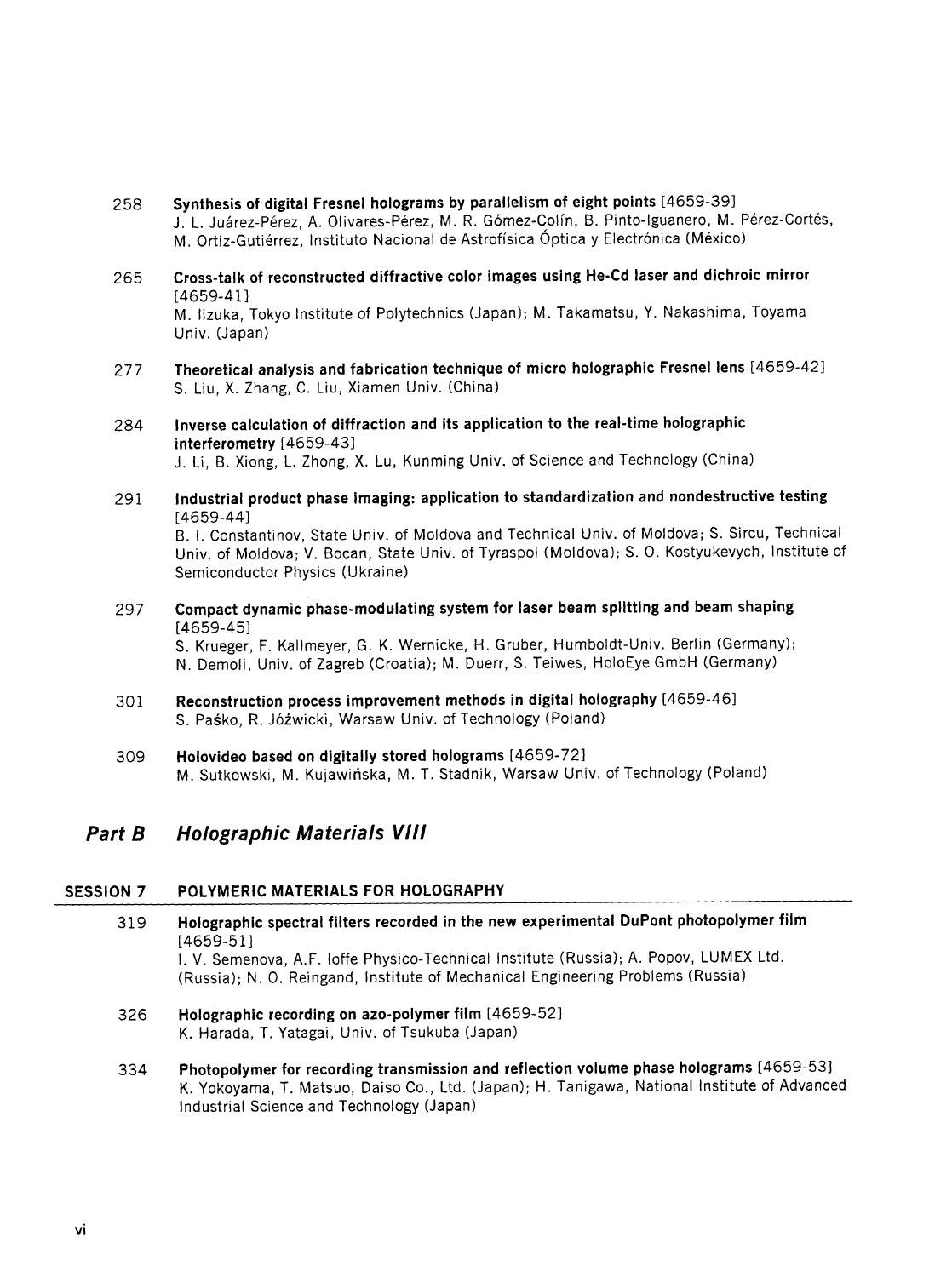#### SESSION <sup>8</sup> MATERIALS FOR HOLOGRAPHIC DATA STORAGE

- 344 Materials for holographic digital data storage [4659-56] R. M. Shelby, IBM Almaden Research Ctr. (USA)
- 361 Analysis of the properties of polarization holographic diffraction gratings [4659-58] M. Ivanov, Central Lab. of Optical Storage and Processing of Information (Bulgaria); T. Eiju, National Institute of Advanced Industrial Science and Technology (Japan)

#### SESSION <sup>9</sup> GELATIN MATERIALS FOR HOLOGRAPHY

- 369 Self-developing dichromated gelatin thick layers: manufacturing and control [4659-59] A. N. Malov, Irkutsk State Univ. (Russia); N. 0. Reinhand, Institute of Mechanical Engineering Problems (Russia); Y. N. Vigovsky, MeDia Ltd. (Russia); Y. Zagainova, Irkutsk State Univ. (Russia); S. N. Malov, I. V. Bogdan, Laser Physics Institute (Russia); I. V. Semenova, A.F. loffe Physico-Technical Institute (Russia)
- 378 SHSG processing for three-wavelength HOEs recording in silver halide materials [4659-61] J. M. Kim, Y. S. Choi, Samsung Advanced Institute of Technology (Korea); H. I. Bjelkhagen, N. J. Phillips, De Montfort Univ. (UK)
- 388 D-log <sup>E</sup> curve of BB640 plates with D-8 developer: <sup>a</sup> modified response [4659-62] M. Ulibarrena, M. J. Mendez, S. Blaya, R. F. Madrigal, L. Carretero, A. Fimia, Univ. Miguel Hernández de Elche (Spain)
- 399 Color control in reflection holograms recorded in Slavich PFG-01 emulsions [4659-64] P. M. Pombo, R. M. Oliveira, J. L. Pinto, Univ. de Aveiro (Portugal)

#### POSTER SESSION

405 Silver-halide sensitized gelatin (SHSG) processing method for pulse holograms recorded on VRP plates [4659-60]

M. K. Evstigneeva, S.I. Vavilov State Optical Institute (Russia); 0. V. Drozdova, St. Petersburg State Institute of Fine Mechanics and Optics (Russia); V. N. Mikhailov, S.I. Vavilov State Optical Institute (Russia)

- 413 Fabrication of beam sampling grating with electron-beam direct writing [4659-67] F. Gao, Y. Zeng, S. Xie, F. Gao, J. Yao, Y. Guo, J. Du, Sichuan Univ. (China); Z. Cui, Rutherford Appleton Lab. (UK)
- 420 Sensitizer dyes and sensitization mechanisms in photopolymer coating layer [4659-68] T. Urano, Mitsubishi Chemical Corp. (Japan)
- 428 Combination of rotational, angular, and shift-multiplexing methods in photopolymer films [4659-69] K.-S. Lim, K.-H. Choi, S.-K. Lee, C.-W. Son, S.-J. Chung, S.-J. Tak, Chungbuk National Univ. (Korea)
- 436 Photo-induced anisotropy and post-development phase modulation in dyed polymeric matrices [4659-70]

G. Martinez-Ponce, C. E. Solano, Ctr. de Investigaciones en Optica A.C. (Mexico)